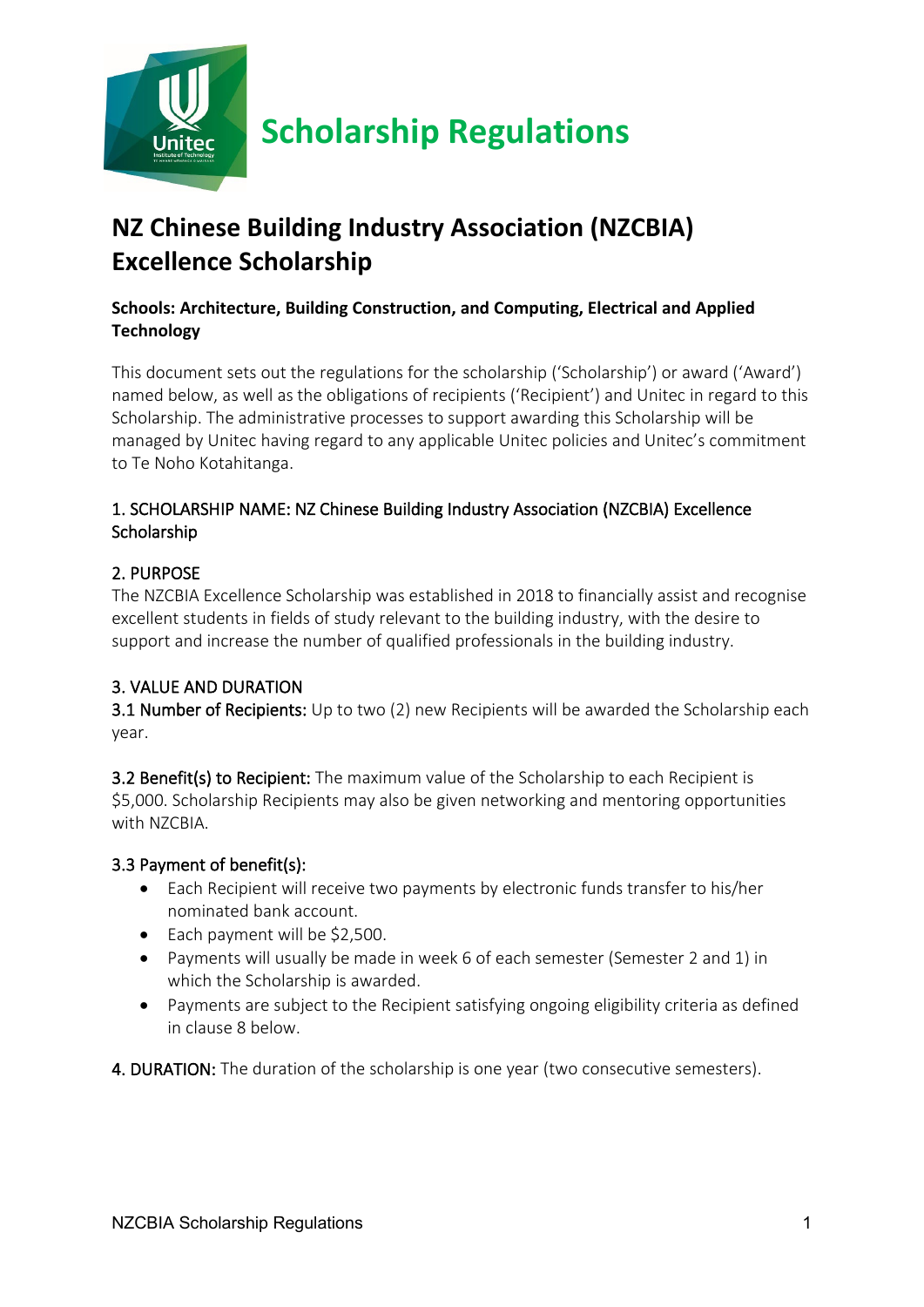# 5. ELIGIBILITY CRITERIA

To be eligible for the Scholarship, an applicant must meet all of the following criteria:

- Be currently enrolled fulltime (minimum of 60 credits) in their first or second year in
	- one of the below programmes:
		- Be a *first year* student in:
			- o NZ Diploma in Interior Design (Residential); or
			- o NZ Diploma in Interior Design (Commercial); or
			- o New Zealand Diploma in Engineering (Civil); or
			- o New Zealand Diploma in Engineering (Electrical); or
			- o New Zealand Diploma in Surveying; or
			- o New Zealand Diploma in Architecture Technology; or
			- o New Zealand Diploma in Construction; or
			- o Master of Landscape Architecture; or
			- o Master of Architecture (Professional)

OR

- Be a *first* or *second year* student in:
	- o Bachelor of Engineering Technology (Civil); or
	- o Bachelor of Engineering Technology (Electrical); or
	- o Bachelor of Construction (Construction Management); or
	- o Bachelor of Construction (Construction Economics); or
	- o Bachelor of Construction (Property Development); or
	- o Bachelor of Applied Technology Electrotechnology; or
	- o Bachelor of Architecture Studies; or
	- o Bachelor of Landscape Architecture
- Completed at least one semester (60 credits) in one of the above programmes.
- Achieved an average grade of B- or above for their previous semester's study.
- Be intending to pursue a career in the building industry, as demonstrated in the Scholarship Application.
- As part of the scholarship application an academic referee's contact details are required.

# 6. RECIPIENT SELECTION CRITERIA, IN PRIORITY ORDER

- Academic merit, as demonstrated in their previous semester(s) study.
- Motivation to pursue a career in the building industry, as demonstrated in the Scholarship application.
- Personal achievements, showing extra-curricular excellence such as community activities and otherwise, as demonstrated in the scholarship application.

# 7. SELECTION

Eligible candidates will be presented to a scholarship selection committee, which will undertake the selection of Recipients based on the above selection criteria stipulated in clause 6.

The Scholarships Committee will be made up of at least three relevant members of Unitec, and will include representatives from the Architecture, Building Construction, and Computing, Electrical and Applied Technology Schools. The Scholarships Selection Committee will be chaired by the Student Support and Scholarships Manager. The Donor will be invited to sit on the Committee.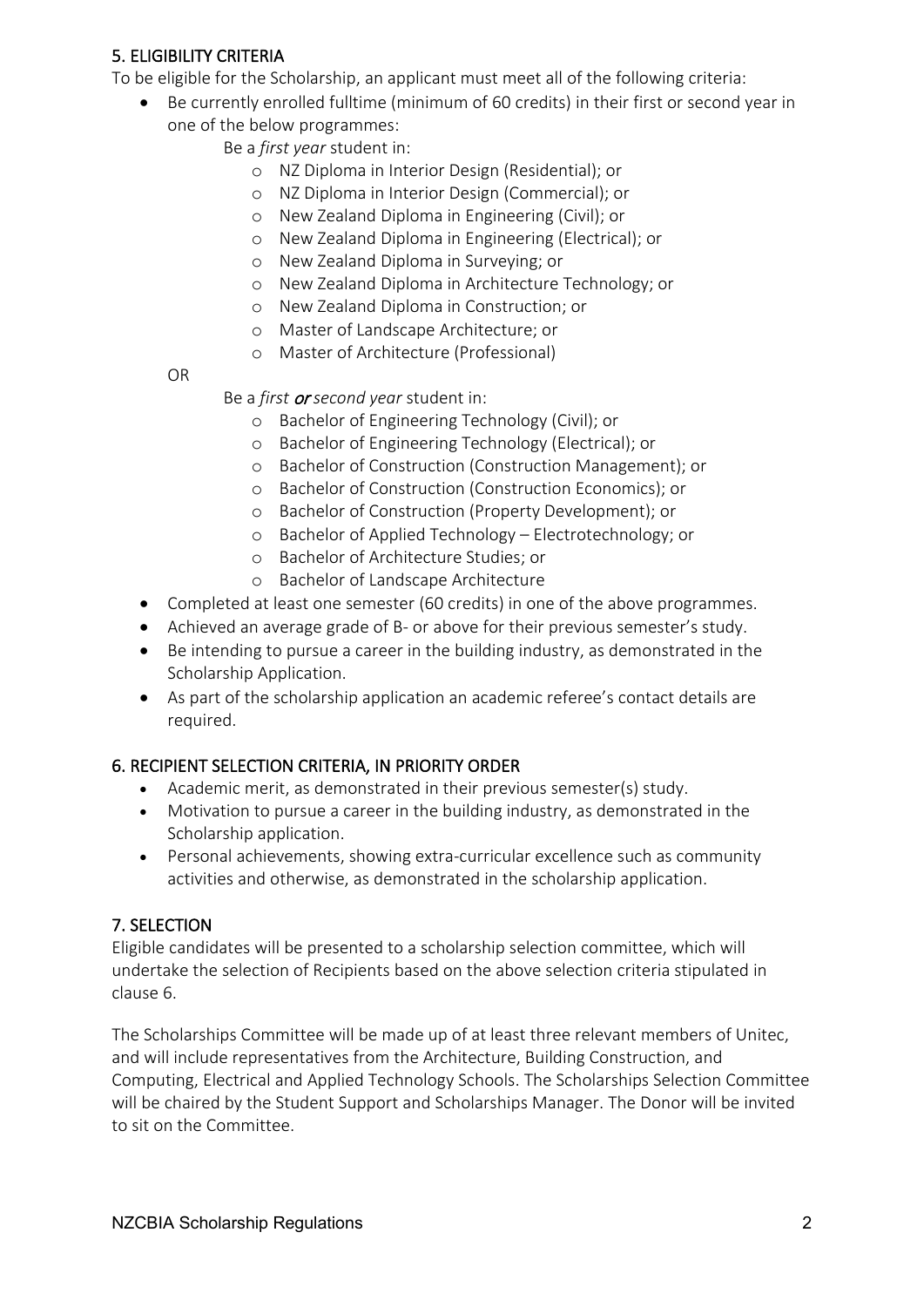Shortlisted applicants may be interviewed and selected based on the selection criteria in Clause 6. Offers will be authorised by the Chair of Scholarship Selection Committee, usually in June or July.

#### 8. ONGOING RECIPIENT ELIGIBILITY CRITERIA

#### 8.1 Academic progress:

The Recipient must maintain a minimum B minus average per semester, unless exceptional  $circumstance<sup>1</sup>$  prevail.

#### 8.2 Unitec Enrolment:

The Recipient must continue to be enrolled full time (minimum 60 credits per semester) in the specified programme for which the Scholarship was awarded.

May, in exceptional circumstances apply to the Scholarships Manager for the Scholarship Selection Committee's approval of a part-time study load. The Recipient with an approved part-time study load may receive reduced Scholarship payments for the period of part-time study. The reduced Scholarship payment amount will be determined by the Scholarship Selection Committee at the time of the Recipient's application for approval of part-time study.

# 8.3 Leave / Deferral / Programme withdrawal:

If the Recipient withdraws at any time from the Unitec programme after the start of Semester 1 or 2, the Scholarship will be terminated and any Scholarship payment already made for the semester in which they withdraw may be asked to be reimbursed to Unitec.

#### 8.4 Other obligations and conditions:

- The offer of the Scholarship is made subject to all information provided by the Recipient being true and accurate.
- By accepting the offer of the Scholarship, each Recipient agrees to the Regulations.
- The offer of the Scholarship is only valid for the intake defined in the Scholarship letter of offer and cannot be deferred.
- The Recipient is responsible for advising the Student Scholarships Manager of any changes in circumstances that would make him/her ineligible for continuation of the Scholarship, e.g. reducing study load to part-time, taking leave of absence or deferring study.
- Any change in the Recipient's circumstances not addressed by these Regulations will be considered by the Student Scholarships Manager and the Scholarship Selection Committee.
- For the duration of the Scholarship the Recipient is not permitted to hold other Unitec Scholarships, unless an equity-based scholarship is approved by exception
- By accepting the offer of the Scholarship, each Recipient agrees to allow for their personal information to be provided and authorises Unitec to use that information (names, photos and images for marketing and promotional purposes without further compensation.

<sup>1</sup>: Exceptional circumstances include ongoing disability, illness, carer's responsibilities and other educational barriers and are considered case-by-case

# 9. TERMINATION OF RECIPIENT'S SCHOLARSHIP